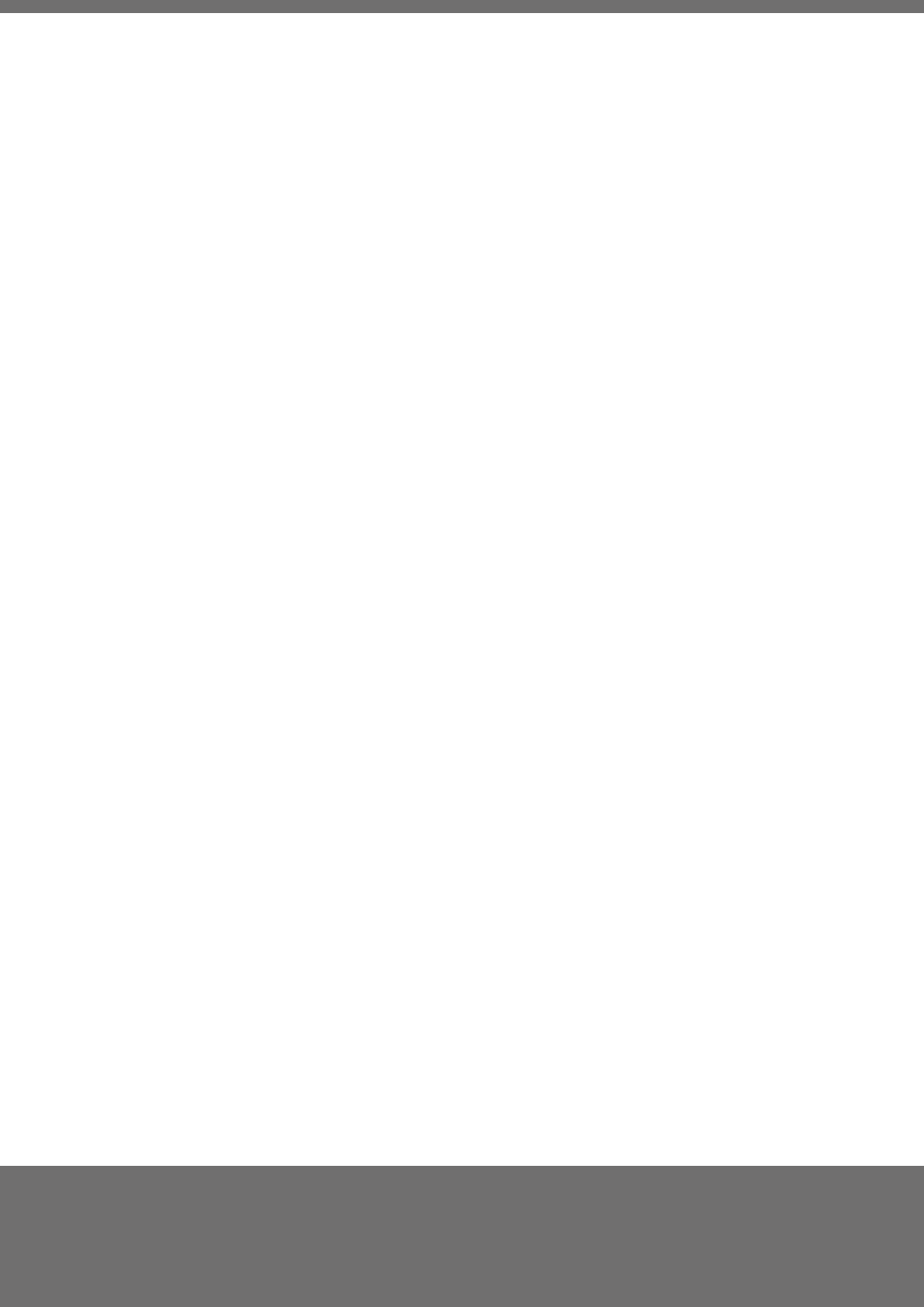

# **SL® Automotive Glass Upgrading**

# **Working conditions**

Assembly of the film should be executed in a closed, dust-free and well illuminated work area. There should be as few persons as possible. We recommend you to wear lint-free clothing. Your hands and the needed equipment should be clean and free of oil and fat.

# **Preparation of installation**

Please clean the windows on the outside, we recommend you to clean the complete car. Remove all decals on the inside of the windows. Cover all vehicle parts that can be harmed by window cleaner or cleaning liquid.

#### **Tools**

To ensure that your warranty does not become void you have to execute the installation with our installation concentrate. The needed tools for the processing and installation of the films can be bought additionally from us.

### **Handling of tools**

Always wet the film before using any rubber tools on it. Only use the original Olfa-Cutter with AB 10S stainless steel blades (see picture). Always work with a sharp blade and position it as flat as possible. Use lint-free dry paper towels. Wrap the hard card in a paper towel.

#### **Cutting of the film**

Trim the film at the outside of the window (the side with the adTrim the film at the outside of the window (the side with the adhesive has to face out). There must be a label with the corresponding General Type Approval on every cut. Attach the pre-cut film to a trimboard or separate glass with the application solution. When working with a dark tint use a neon lamp to illuminate the window from the inside. Never cut on the black ceramic (Dot-matrix) and on the inside of the window. Cut the film around a hole in the glass (e.g. deflector pane). Take into consideration that the film has to be squeezed well on the window before cutting the hole. After cutting of the hole the cut edge has to be squeezed once again, and has to be sealed with clear fingernail polish. In order to coat curved windows use the "dry or wet shrink method" (see corresponding paragraph). If the curvature is too extreme or the window simply too large you need to install the film in two stripes. Overlap these stripes on a heating wire. Make a cut along the heating wire. The side borders of the stripes should form one line, so that an exact fit is ensured when applying the film. For installing the film on closed wind-up windows, please notice that the bottom edge should be completed with the outer rubber lip a little bit above it (also depends on the position of the rubber). If the inner rubber lip is not lower than the outer lip press it down or remove it to assure a clean application. At the sides angle the cutter so that the piece of film becomes slightly larger and the edges are covered by the outer sealing after installation. Lift the bottom part of the film and move down the window about 10cm. Squeeze the top part to the glass and cut it along the edge. Remove the film and trim inaccurate corners and edges on the trimboard.

# **Cleaning of the glass**

Spray the glass with window cleaner. Scrape off the dirt using a single razor scraper (see picture below), important: Do not turn around the blade in order to avoid scratches. Only pull the blade along heating wires and antenna wires. Never push the blade or pull it on the heating wire. Possibly existing glue residues on the glass will become visible when you softly wipe it with spirit. Remove the residues by using spirit or a single edge razor scraper.



#### **General advice**

Never touch the dry adhesive. No part of the adhesive should be dry when applying the film. Always apply the film leaving a minimum gap to the edge of glass. At the edges or at problematic areas the instant adhesion can be increased by heating the glass from the outside.



# **Wet shrinking technique**

#### **Preparation of the glass**

Clean the exterior of the rear window, assure the removing of any dust or dirt and let it dry completely.

## **Apply the film from the outside on the window pane**

Spray the exterior of the rear window with installation liquid. Position the film with the liner side up onto the glass. Squeeze the film in a horizontal line in the middle and at the sides creating an H-pattern. As a result the film should be sticking flat to the glass on both sides. All the excess material should now be evenly distributed at the top and bottom (have a look at the graph at the end of the chapter). The film has to shrink longitudinally.

#### **Cutting of the film**

Trim the film around the edge of the window, so that as much glass as possible can be used for the shrinking of the film. After finishing shrinking the film will be cut to fit.

# **回HAVERKAMP GmbH**

The information contained in this data sheet is based on many years of practical<br>experience and reflects our current status of knowledge and the current state of the<br>technical art. This does not release the user/buyer from

On the issue of a new or revised version of this data sheet with a new publication date, all previous versions will lose their validity. Muenster, December 2018.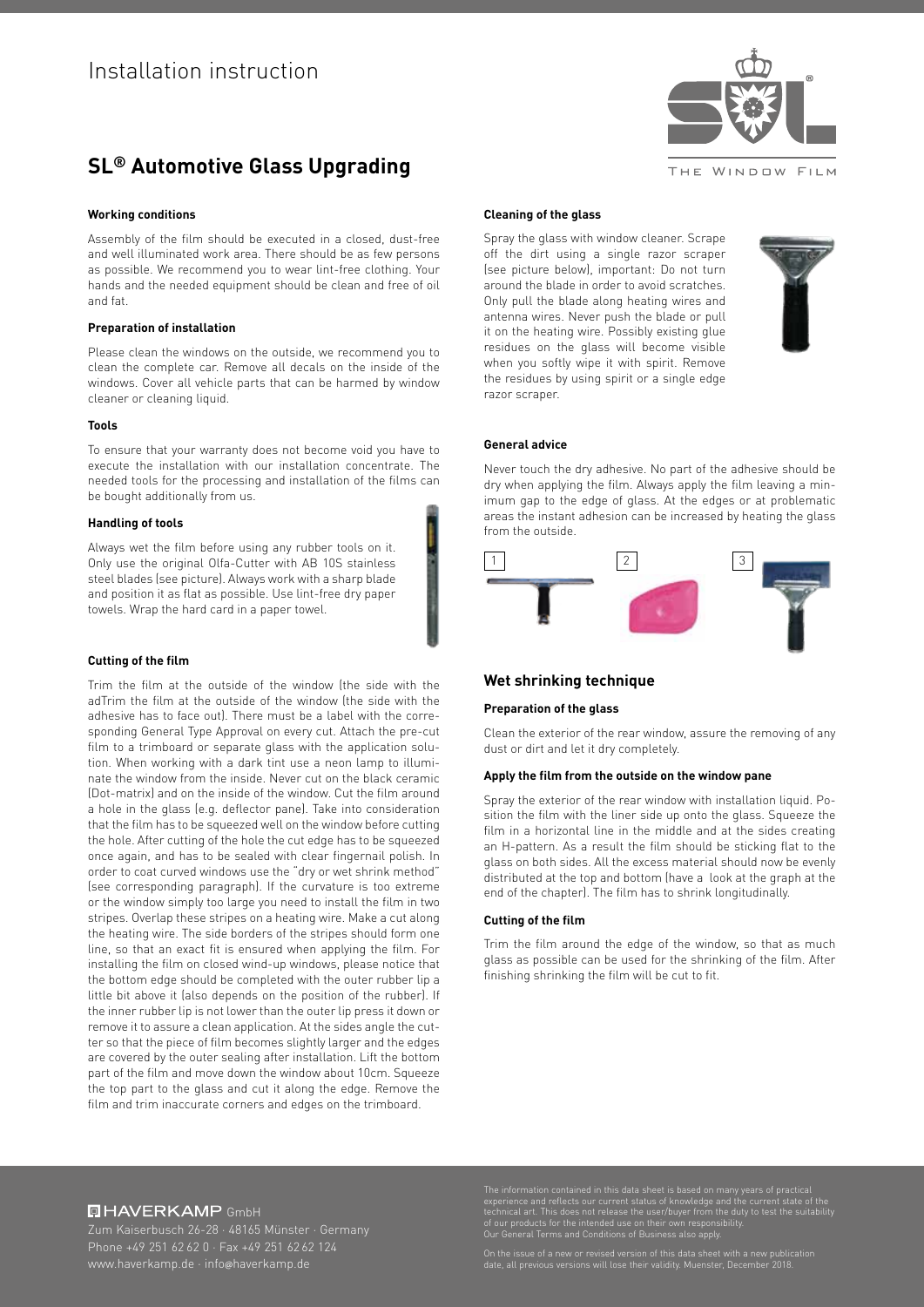# **SL® Automotive Glass Upgrading**

### **Preparation of use of the professional workshop drier**

Spray the rear window once again with the installation liquid. Squeeze the film a little bit (picture 5) and leave airlocks at the top and the bottom (picture 4).

### **Use of the professional workshop drier**

Depending on the model, the drier should be adjusted to the highest level. The perfect temperature hitting the film will be defined by the distance between drier and film (some centimetres). Start in one of the parts where the film begins to lift of the glass and where finger tips are visible. Move the drier vertically from the middle to the edge (have a look at the graph at the end of the chapter). The film will fall flat to the curvature of the glass. Squeeze the film only on parts of the film which have already been shrunk, otherwise bents are possible. The closer you come to the edge, the more you have to position the material with your fingers so that a steady heating is guaranteed. Rather leave many little fingers than some big ones. Should the film cover the whole window in the area of the screen printing, we recommend you to put up a cold light lamp inside the car. This facilitates the exact cutting of the film.



#### **Apply the film from the outside onto the window pane**

Spray the glass with the cleaning liquid. Use a rubber squeegee and clean the glass in horizontal strokes from one edge to the other starting at the top (picture 1). Clean the squeegee with a paper towel after every stroke. Wipe the edges with a paper towel. Spray the glass with the installation liquid leaving the top edge dry. Before applying the film slightly move down the window. Remove the liner only 2/3 and put the piece to the glass leaving a minimal gap to the top edge. Carefully squeeze the top part of the film (the film should not slip). After 20 minutes respectively after heating the top part of the glass press the edge of the film to the glass using the "little chizler" and move up the window. Remove the rest of the liner, wet the adhesive and squeeze the bottom part of the film. Squeeze the film first with the rubber squeegee, then with the plastic squeegee "blue max" (picture 2). Finally squeeze the edges once again with the "little chizler" (picture 3). After the bottom part of the film has cured the rubber lip can be brought back up. Please note that built out windows should only be installed when the edges are dried well.



# **Installation SL® film rear window**

Spray the window with the OPALFILM® cleaning liquid. Use a blade to clean the window. Move the drier horizontally from edge to edge. Only pull the blade along heating wires, antenna wires etc. Never push the blade or pull it on the wires, otherwise the film could be damaged. After that, clean the window horizontally with a rubber squeegee. Start at the top edge of the window. Clean the squeegee with a paper towel after every stroke. Wipe the edges with a paper towel. Spray the window with the OPAL® installation liquid leaving the top edge dry to prevent the window from getting dirty. Remove the liner except for 10 cm at the bottom and wet the adhesive at the same time.

Put the film on the glass without having the adhesive touch the interior of the rubber lips. Position the film at one of the top edges, then on the other, so that you get the middle of the film. Remove the liner at the bottom and wet the adhesive at the same time. Now carefully place the bottom edge of the film behind the casing. You have the possibility to position and relocate the film. If this is not possible, there isn't enough concentrate in the installation liquid. In that case you can try to relocate it with slight beatings, not with powerful pushes, because of the risk of destroving the film.

# **Dry shrink method**

The dry shrink method and the wet shrink method are techniques that allow shaping film to match even strongly curved spherical windows. This installation guide will explain the basic steps of these two techniques.

## **Preparation of the glass**

Clean the exterior of the rear window removing any dust or dirt and let it dry completely.

#### **Application of the powder**

Sprinkle a small amount of powder (talcum or baby powder) slightly onto the glass and distribute it to a thin layer all over the window. Use a terry-cloth or a rag. The powder enables the film to "move" on the glass and avoid that the scratch-resistant coating is sticked to the surface. To keep the film in position during heat forming wet the glass in a horizontal line in the middle and at the sides (as far on the sides as possible) creating an H-pattern. This enables the film to stick on parts of the window on which heat forming is not needed or desired. Use a damp paper towel and make sure no water is running down into the dry powdered areas. The powder should be completely removed.

# **回HAVERKAMP GmbH**

Zum Kaiserbusch 26-28 · 48165 Münster · Germany

The information contained in this data sheet is based on many years of practical<br>experience and reflects our current status of knowledge and the current state of the<br>technical art. This does not release the user/buyer from

On the issue of a new or revised version of this data sheet with a new publication date, all previous versions will lose their validity. Muenster, December 2018.